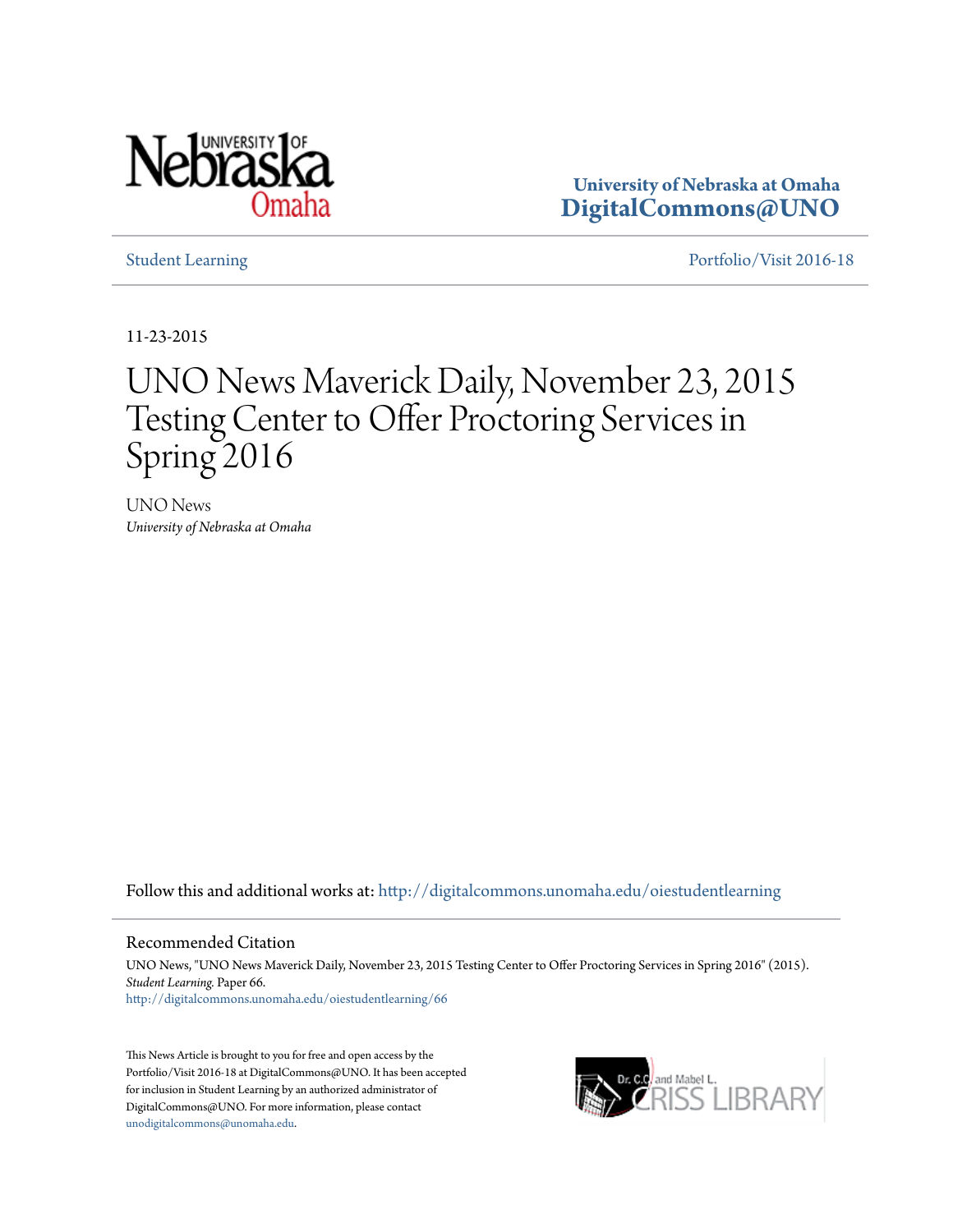

The UNO Testing Center is offering exam proctoring services to all UNO faculty who teach an online Distance Education (DE) course beginning the Spring 2016 semester. Interested faculty are to contact John Golka, Testing Center Director, at unotestingcenter@unomaha.edu or 402.554.4800 to discuss exam proctoring arrangements. Faculty with arrongements will be forwarded a Distance Education Instructor Testing Request Form. This is to be returned via email to the address noted on the form by December 21, 2015. Meeting the deadline will enable the Testing Center to reserve testing space and provide details for the instructor to share with students by the first day of class.

# Exam Proctoring Guidelines:

- All exams must be online.
- Students will register for exams through Movlink.
- There **will** be walk-in appointments at the Testing Center for all exams on the scheduled testing window dotes. The maximum window for on exam **will** be 5 days. All DE Exams will begin at 9:00 o.m. and end by 4:30 p.m. on the scheduled testing window dotes. Exams **will** not be scheduled when the Testing Center is not open.
- Students will be able to take an exam any time on all the scheduled dotes and between the scheduled times. If a student checks in by the scheduled ending time, they **will** hove time to complete the exam prior to the Testing Center closing for the day. If they check in ofter the scheduled ending time, they will not be able to take the exam that day.

Visit testingcenter.unomoho.edu for additional Online Distance Education (DE) Exam information.